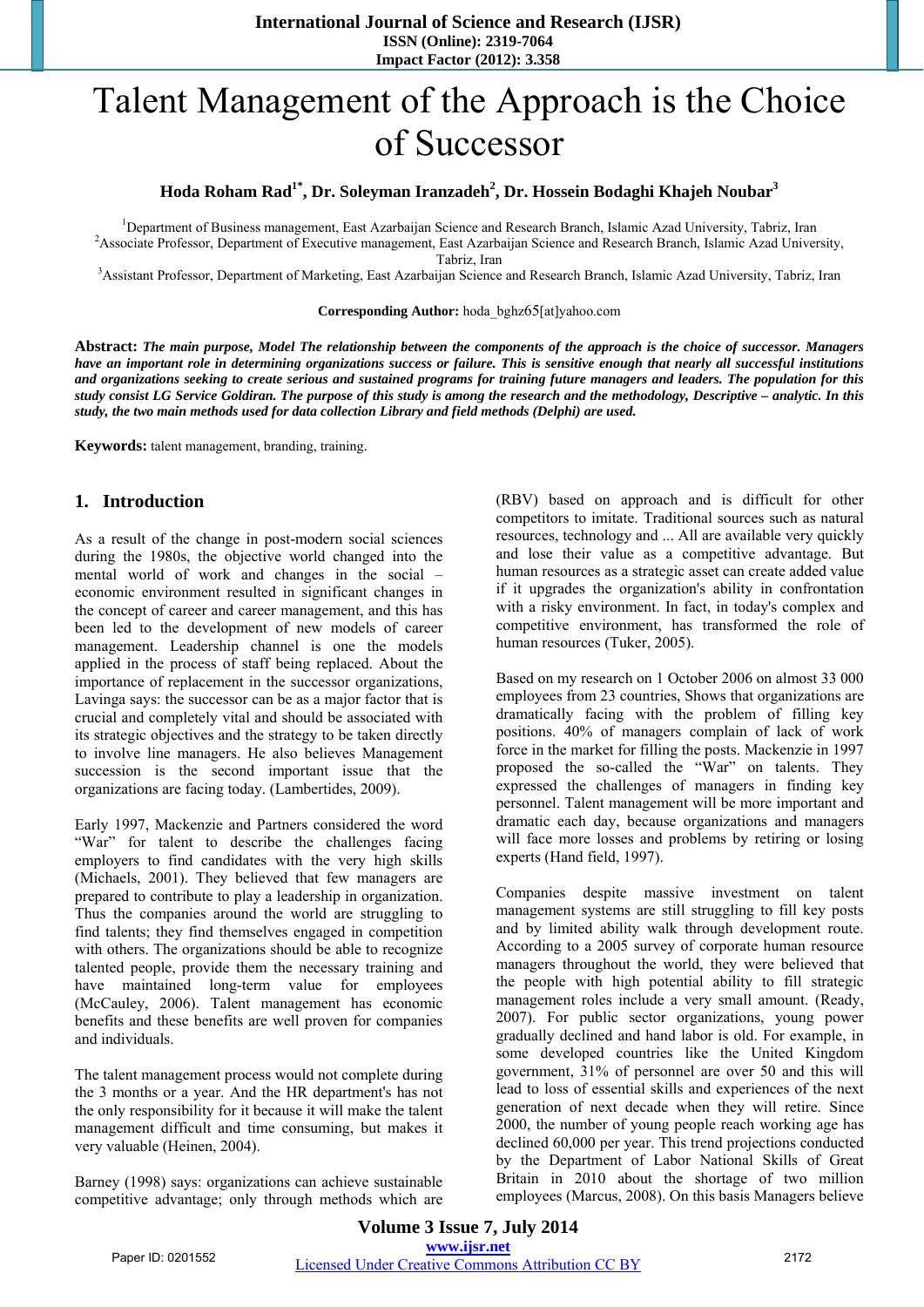that acting in this way as an island and lack of cooperation between the organizations can create serious problems. Even the managers think that the succession planning rearing and career development path is inadequate and inefficient and talent management processes and systems should be used.

The survey results show that the main obstacles to the realization that talent management programs to achieve business value to prevent are all related to human resource. According to a recent survey, half of the executives expressed that top managers are aligned with their organization's talent management. (Guthridge, 2006).

Talent management is a successful commercially strategy for organizations that it's have Imagine of it as a long-term commitment. "Talent management" has emerged as the latest "it" word in the human resource management (HRM) lexicon. The constructs of job satisfaction and organizational commitment have been consistently found to influence employee turnover and have underpinned studies by Tutuncu and Kozak (2007), Robinson and Barron (2007) and Carbery et al. (2003). it can be argued that rapid changes in the global competitive environment mean that more flexible forms of global staffing will be progressively used as alternatives to traditional expatriate assignments (Collings et al., 2007; Mayrhofer et al., 2012). There has been a shift from a commodity-based economy to a knowledge-based economy, in which an increasing proportion of organizational assets are intangible. This knowledge-based economy is generating new structures and new and continuously changing demands and challenges in the world of work (Barnett, 2000; Brown et al., 2003; Sennett, 2006).

# **2.** Materials and Methods

The main goal of talent management of the company is to prepare a list of needs in relation to human abilities and skills -Determination of the status quo in terms of abilities and skills and all deficiencies and needs - The ability to measure and monitor existing abilities And its distance with the desired skills and abilities Through educational programs. The main purpose: The relationship between the components of the approach are the choice of successor The main goal of talent management of the company is to

prepare a list of needs in relation to human abilities and skills -Determination of the status quo in terms of abilities and skills and all deficiencies and needs - The ability to measure and monitor existing abilities And its distance with the desired skills and abilities Through educational programs.

This study that a conceptual model using science references and data from the view sample tested, the aim of one study can be applied. To gather information, various tools can be exploited by researchers to measure and measurement tools that can help analyze the information needed and investigate the process of discovering the truth finally be collected. This study has two main methods used for data collection. Library and field methods (Delphi) are used.

# **3. Results and Discussion**

To fit the data from the Delphi method, Business Excellence Model and the Friedman test is used. In this research, expert opinion about the Dimension, Components and parameters of the model from the Experts, The final consensus is achieved. Also for measuring the dimensions of the logical relations between, Model of variable and components used from the method used Spearman.

#### **Research Question**

**Q1:** What are dimensions, factors and variables related to succession planning?

Many effective components in design model have been identified by study and comparison the considered results and viewpoints in research literature and also use of experts and the banking network strategic beneficiaries and these are explaining as follows.

**Table 1:** Cronbach alpha coefficient of the model dimensions

| <b>Demotions</b> | Number of demotion Cronbach alpha |       |
|------------------|-----------------------------------|-------|
| The substitute   |                                   | 0.967 |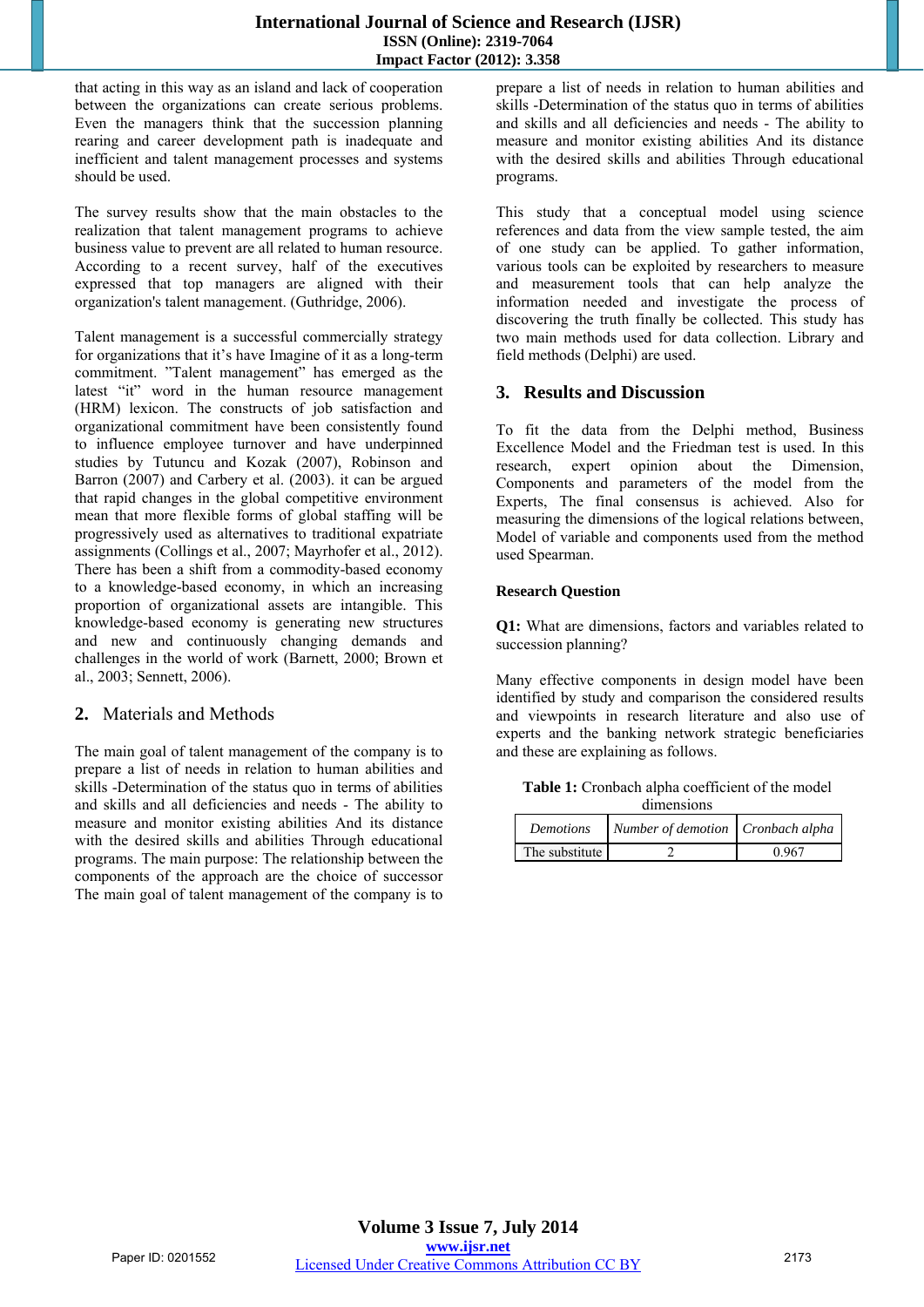#### **International Journal of Science and Research (IJSR) ISSN (Online): 2319-7064 Impact Factor (2012): 3.358**

| Table 2: The frequency distribution of index components based on the substitute |                                                                 |                    |                   |                                         |                           |                                |                          |         |                    |
|---------------------------------------------------------------------------------|-----------------------------------------------------------------|--------------------|-------------------|-----------------------------------------|---------------------------|--------------------------------|--------------------------|---------|--------------------|
| Rows                                                                            | Management deal                                                 | Percentage trivial | percentage<br>Low | significant<br>percentage<br>Relatively | percentage<br>significant | Very significant<br>percentage | Unanswered<br>percentage | Average | Standard deviation |
|                                                                                 | Learning of the ranks                                           | 5.5                | 11.0              | 5.5                                     | 14.3                      | 60.4                           | 3.3                      | 4.03    | 1.46               |
| $\overline{2}$                                                                  | Job priority groups                                             | 2.2                | 4.4               | 4.4                                     | 30.8                      | 54.9                           | 3.3                      | 4.22    | 1.20               |
| 3                                                                               | Individual performance evaluation system                        | $\Omega$           | 2.2               | 11.0                                    | 78.0                      | 5.5                            | 3.3                      | 3.77    | 0.86               |
| 4                                                                               | Identify and assess the potential of individuals, organizations | $\theta$           | $\mathbf{0}$      | 3.3                                     | 83.5                      | 9.9                            | 3.3                      | 3.93    | 0.81               |

As the results of the descriptive statistics show the following succession planning - Component elected successor index "professionals prioritize" the highest average importance (22/4) and "index system of evaluating individual performance," the lowest average importance (77/3) holds.

Table 3: Ranking frequently surrogate markers 4-fold

| Management deal                                                    | Average of<br>rank | Priority of<br>indices | Count | Working<br>squares | Degrees of<br>freedom | The significance<br>level | Result                         |
|--------------------------------------------------------------------|--------------------|------------------------|-------|--------------------|-----------------------|---------------------------|--------------------------------|
| Learning of the ranks                                              | 2.84               |                        |       |                    |                       |                           | Null hypothesis is<br>rejected |
| Job priority groups                                                | 2.93               |                        | 88    | 44.5               |                       |                           |                                |
| Individual performance evaluation<br>system                        | 2.01               |                        |       |                    |                       |                           |                                |
| Identify and assess the potential of<br>individuals, organizations | 2.23               |                        |       |                    |                       |                           |                                |

According to the results table at 95 percent significance level of the test is equal to 0.000, smaller than the error rate of 5% (05/0 =  $\alpha$ ) is, thus confirming the hypothesis H0 is rejected and H1 is assumed. In other words, it can be stated with 95% confidence that the average ranking of 4 multiple choice of successor indices are significantly different. The table above shows the successor selection prioritized indicators 4-fold.

# **References**

- [1] Barnett, R. 2000. "Super complexity and the curriculum", Studies in Higher Education, Vol. 25 No. 3, pp. 255-65
- [2] Brown, P., Hesketh, A. and Williams, S. 2003. "Employability in a knowledge-driven economy", Journal of Education and Work, Vol. 16 No. 2, pp. 107-26
- [3] Collings, D.G., Scullion, H. and Morley, M. 2007. "Changing patterns of global staffing in the multinational enterprise: challenges to the conventional expatriate assignment", Journal of World Business, Vol. 42 No. 2, pp. 198-213
- [4] Guthridge M., Komm, A. B., & Lawson, E. 2006. "The people problem in talent management". The McKinsey Quarterly, 2, pp6-12
- [5] Hand field J. H., & Axelrod, B. 1997. "The war for talent survey". McKinsey Quarterly, p18
- [6] Heinen J. S., & O'Neill, C. 2004. "Managing talent to maximize performance". Employment Relations Today, 31, pp67−82
- [7] Heinen, S.J. and O'Neill, C. 2004. "Managing talent to maximize performance", Employment Relations Today, Vol. 31, p. 2
- [8] International Journal of Human Resource Management, Vol. 16, pp. 949-70
- [9] Lambertides N. 2009, Sudden CEO vacancy and the long-run economic consequences, Managerial Finance, Vol. 35 No. 7 , p645
- [10]Marcus P., Marion D. 2008."Talent management in the public sector", The Ash ridge Journal, autumn
- [11] Mayrhofer, W., Reichel, A. and Sparrow, P.R. 2012. "Alternative forms of international working", in Stahl, G., Bjorkman, I. and Morris, S. (Eds), Handbook of Research into International HRM, 2nd ed., Edward Elgar, London